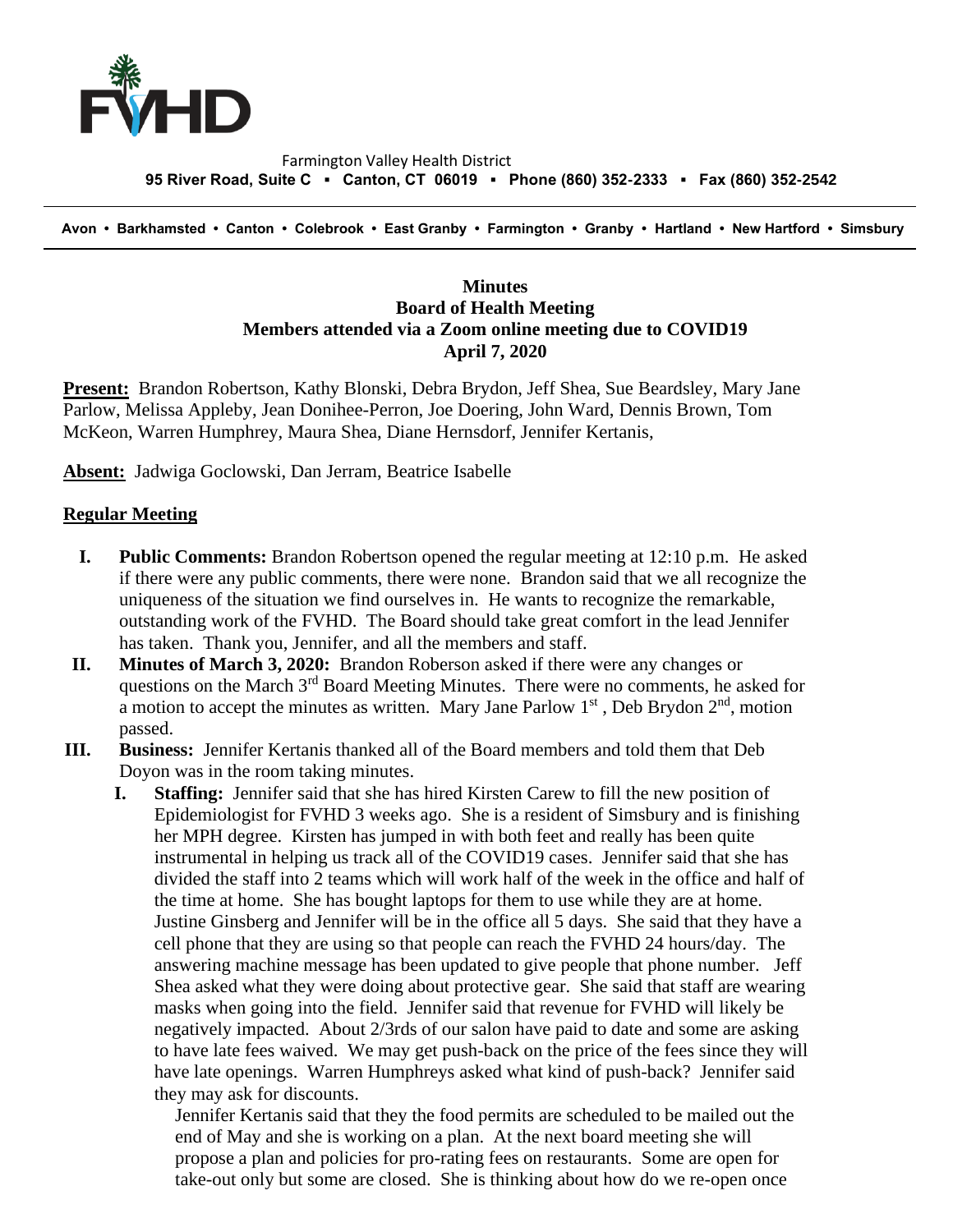allowed. We will be working on that in the next few weeks. Brandon Robertson asked if the governor should be involved? Jennifer said that might be difficult given that health departments do not handle fees the same.

- **II. Request for federal emergency funding:** Jennifer said we received a package today from DPH which requests our proposal for emergency funding for state and local health departments through the federal government. We will be submitting reimbursement for COVID19 related supplies and overtime pay for the period of January 20th – March 31<sup>st</sup>. With another application coming for April. She said she will need to charge the entire salary for Justine Ginsberg to the FVHD budget and not any part of it to the Men's Health Grant. We required support from our IT company for all of the laptops and her goal is to put all of these expenses into reimbursement from the State. Jennifer asked if there were any questions? Brandon Robertson said that if we will be adding revenues for FVHD that we should talk to our auditor to get the grant into the budget. Warren Humphrey said that to be careful with that because the towns will be seeking extra help as well. Brandon said that FEMA recordkeeping is very difficult and if Jennifer needs help to please reach out. Jennifer said that in the past, FEMA did not recognize heath districts as a reimbursable entity. We will have to get more clarification. She said the CDC is where the money is coming from. She will get more details on FEMA but her strategy is CDC funding.
- **IV. Report from Director:** Jennifer Kertanis asked Kirsten Carew to speak to the Board about what she has been doing regarding COVID19. The Board all welcomed her. She said that she has been very busy and her main priority is to look at data from DPH regarding number of cases tested and number of cases confirmed. She has been making charts showing this data for our website. So far there are 78 confirmed cases and 416 have been tested of people that live in the Farmington Valley area. She said if you go to the DPH website you may see a discrepancy in their numbers compared to ours and that is because we get laboratory reports via paper that the DPH does not. She said that most of our cases are between the ages of 50-59 and 60-69. There are no confirmed cases as of yet in Colebrook of Hartland. She said the wait time between when the test was collected and when the results are available is 6 days on average. We make phone call to everyone as soon as we get them. Hopefully the wait time will get shorter. We are not testing people without symptoms. Dennis Brown asked Kirsten how we compare to the rest of the state. Kirsten said we cannot look at other areas because testing is not uniform. Kathy Blonski asked why the numbers in Farmington are substantially higher than other towns. Kirsten said 134 out of 416 cases are in Farmington. She said that Farmington is having more tests done than other towns and that might be why their numbers are higher. In addition, we are sorting out the long-term care facility cases. Farmington's rate is 26.4% positive. The entire state is 25.9%. Jennifer Kertanis said that the test data remains very challenging. We prioritize for the very sick and hospitalized. We do the best with the data we have. Diane Hernsdorf asked when will the tests be more numerous? Jennifer said that some people say there are new tests but the State is not talking about it yet. She said they are trying to keep track of all the cases that come into the FVHD. If we have a confirmed case through MAVEN or a paper report, we make contact with that person. We also send documents to them electronically. Most of our contact is with family members. We want to let them know how to protect other members of the family through separation.
	- **I. Update-2019 novel Coronavirus:** Jennifer Kertanis told the Board that Long Term care, Assisted Living and Group Homes are very concerning. They are tracking 8 Long Term Care facilities so far. Two LTC facilities have covid19 cases and we are making sure to follow-up with them. Personal Protective Equipment (PPE) is needed, we do not have enough. The State Health Department asked that we get prepared to receive a supply. These will go to the communities for Urgent Care Centers and doctors but we do not have all the details as of yet. They want us to have one central location to bring them to. Melissa Marquis is working with Jamie DiPace. The FVHD will be coordinating the supply shipment with the BBHD. They will drop them off to cars and